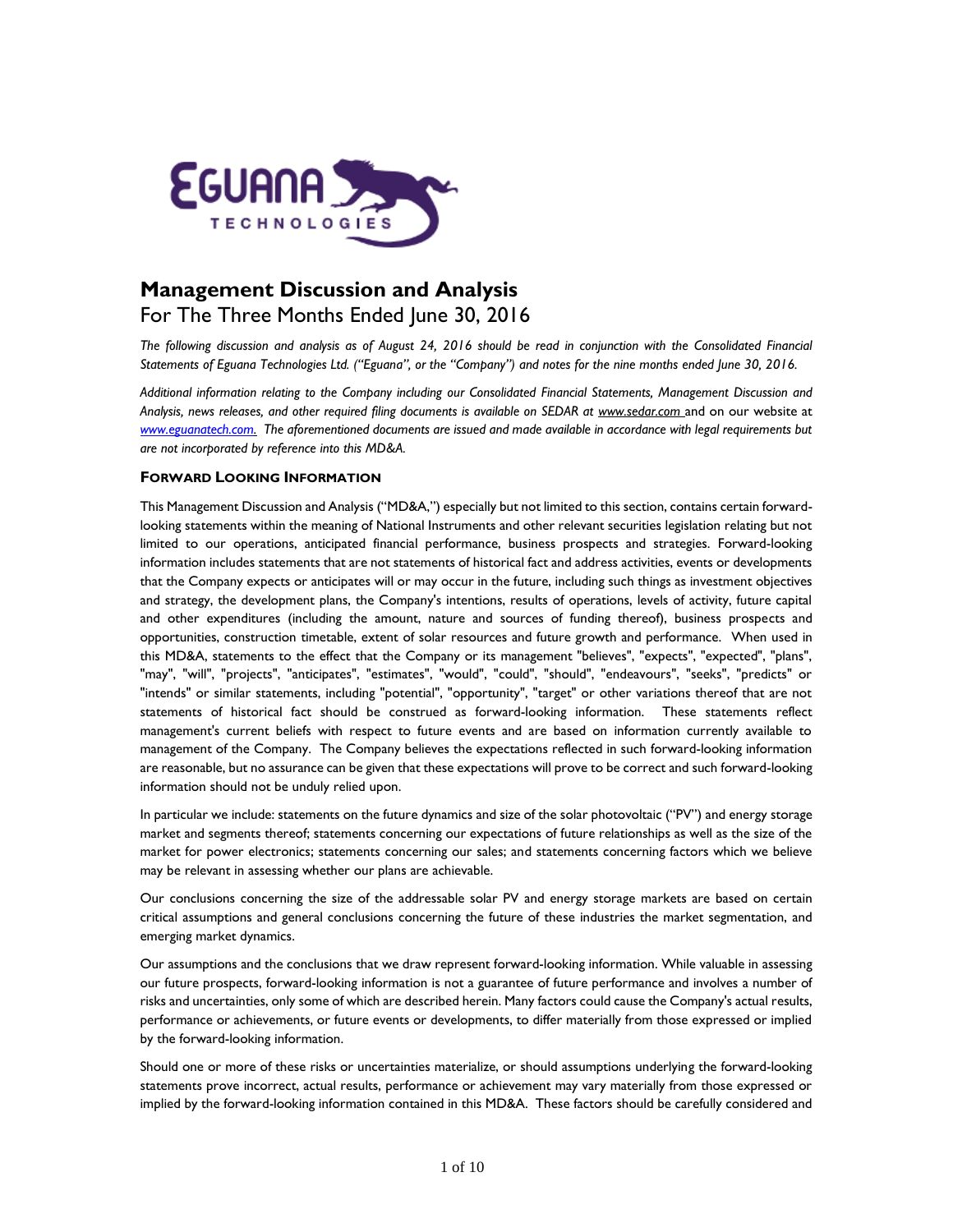readers are cautioned not to place undue reliance on forward-looking information, which speaks only as of the date of this MD&A. All subsequent forward-looking information attributable to the Company herein is expressly qualified in their entirety by the cautionary statements contained in or referred to herein. The Company does not undertake any obligation to release publicly any revisions to forward-looking information contained in this MD&A to reflect events or circumstances that occur after the date of this MD&A or to reflect the occurrence of unanticipated events, except as may be required under applicable securities laws.

# **BUSINESS OVERVIEW: HISTORY, VISION AND STRATEGY, AND CORE BUSINESS**

A detailed overview of Eguana's business, including a summary of our history, business strategy, industry outlook, and core business is provided in the MD&A for the financial year ended September 30, 2015 which may be found, together with all our public documents, at www.sedar.com.

# **Company**

Eguana Technologies designs and manufactures power control solutions for grid interactive energy storage systems that use advanced batteries and energy management software. All integrated energy storage systems (ESS) have three major components, the software controller (energy management system), the battery, and the advanced power controls. Our smart power control solutions charge and discharge batteries converting alternating current (AC) to direct current (DC) to charge and converting DC to AC to discharge batteries in a seamless bi-directional conversion process. Our products are also the point of connectivity of the energy storage system and provide regulatory control over the interconnection of the energy storage system to the power grid and the consumer.

Based on our core power electronics technology, our products are designed and delivered as a value added factory assembled energy storage system with our power controlspre-integrated and certified with lithium batteries or as a set of power controls subassemblies for integration by our partners into their own products with their own batteries.Our focus is on distributed energy storage located at the point of consumption, or the edge of the power grid. We believe edge of grid, or behind the meter, applications are the most cost effective way to manage the power grid delivering multiple value streams to the key stakeholders, the customer, the electricity retailer, the distribution utility, and the system operator.

Distributed Energy Storage continues to have significant growth potential in the renewable energy sector. Eguana continues to be recognized as one of the market leaders in low voltage power conversion and control measured by system design flexibility, power conversion efficiency and installation simplicity. The Eguana AC Battery and Bi-Direx product lines are standardized, globally patented and commercially certified for distribution in major markets.

Intellectual Property is one of the Company's core assets, and our culture continues to drive us to add to our portfolio, which now includes 16 patents and pending patents globally. Our competitive advantage is based on our software-driven open controls architecture, our core technology efficiency advantage, our flexible value-added design for integration, and our integration capabilities.

#### Market

The market for distributed energy storage is driven by the need to smooth out growing renewable generation on our grids, and by the combination of falling battery costs and advanced control and communication networks enabling distributed energy storage to deliver low cost grid services and electricity bill savings.

We believe that the long term market will be characterized by fleets of distributed storage deployed and controlled by an aggregator to deliver grid services, and that the individual storage systems will earn their floor- or wall-space from commercial or residential hosts by delivering bill savings, reduced cost volatility, backup power, or some other compensation from the fleet owners.

However, until the new regulatory models supporting grid services are clarified there is little aggregation going on beyond pilot projects by utilities, and the market is being driven primarily by the hosts themselves seeking those behind the meter value propositions, sometimes including a contract with the system financier to make their system available for grid services, or sometimes with an option to opt-in to grid services opportunities in the future.

The host applications define the product configuration and bill savings opportunities but they can be generally categorized into three segments: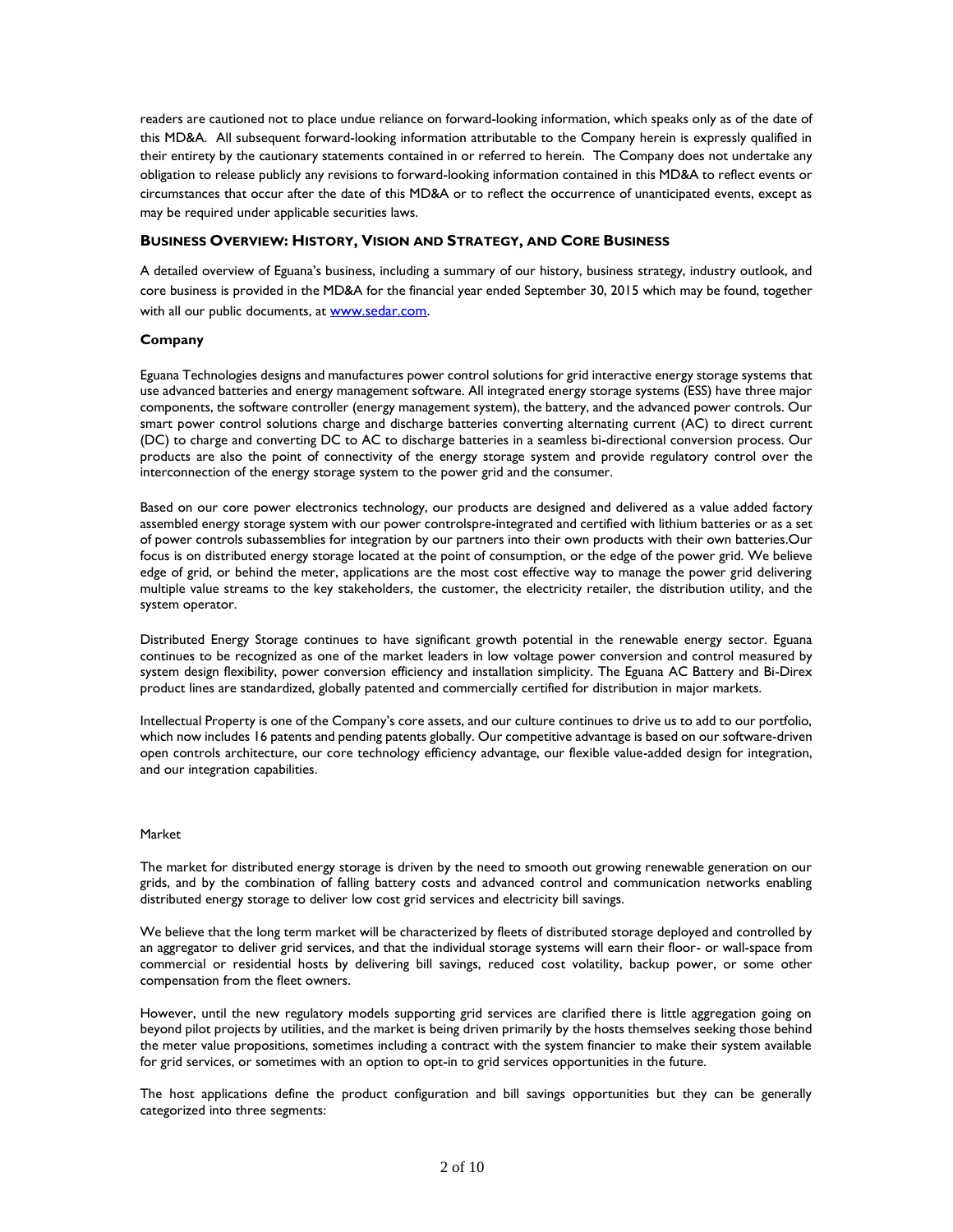#### Residential Solar+Storage

This is an evolution of the original value proposition of rooftop solar PV as rate structures change to recognize the growing importance of distributed solar to our energy supply. High feed in tariffs and net metering (essentially using the grid as a battery) originally encouraged export of excess solar generation to the grid, but falling feed in tariffs that are now significantly below retail rates and the repeal of net metering that has begun to cascade across the USA are motivating homeowners to store their excess generation during the day and use it at night. This, combined with ability to arbitrage time of use rates and to provide backup power during grid outages makes the economic value proposition for the customer.

#### Commercial Buildings

In many jurisdictions rate structures for commercial buildings include demand charges in addition to the energy charges and fixed charges that are typical of residential rate structures. Demand charges are based on the peak power draw recorded during the previous billing period or over the previous year. Since these charges typically account for two thirds of a commercial building power bill, reducing them can provide significant value and in certain jurisdictions today the demand charge reductions alone result in a payback of less than 3 years on a commercial storage system. However, the ROI calculation is quite complex and sensitive to actual operating results, so this market is currently served by third party owners who install the system at the host location on a 'shared savings' basis rather than by selling the product to the host. This financeable third party ownership model makes this an attractive early market for aggregators looking to build up a base fleet of storage systems while the grid services market matures.

#### Electric Vehicle ("EV") Charging deployments

While EV Charging applications end up on residential or commercial property and could be considered just another load on an residential or commercial power bill, EV Charging has some unique characteristics that make it a distinct and high growth channel for distributed energy storage:

- EV Charging is a significant new load added to the building, which will significantly impact the power bill and increases the motivation to add on site generation and storage at the same time.
- EV Charging (especially commercial) is typically deployed along with a control and monitoring network that can be used to dispatch fleets of storage.
- Despite all the talk about 'vehicle to grid' services, the reality is that the vehicle battery is not plugged in and available to be discharged often enough to depend on for grid services. Installing charging solutions including stationary storage allows for full grid services participation that can be augmented by the storage built into the vehicle whenever it's available. And the stationary storage can also be used to provide bill savings through time of use or demand charge optimization just as it is in other applications.
- There is a clear opportunity for co-packaging to reduce footprint and installed cost.

Each of these market segments appears in each region to varying degrees. Specific drivers in each regional market are described in more detail below:

#### Europe

The European market is currently the world's largest market for distributed energy storage, and is focused primarily on the residential self-consumption application. Commercial building opportunities are limited by the subsidized rates paid by commercial electricity customers according to industrial policy in many EU countries.

Europe is dominated by Germany's national market, as is expected from Germany's leadership in rooftop solar PV. As was the case with the PV market, the storage market is now spreading to other European countries including Italy, Spain, and the UK. While some German integrators are expected to carry their success to these other European markets, regional integrators will also have success based on offerings differentiated to each country's specific market needs. There are nascent grid services opportunities for distributed energy storage in Germany, with spinning reserve being the only active market with grid services not being a major market factor at this time.

#### USA

The US market has the highest long term potential due to the range of innovative regulatory and financing models currently being developed, but the market is limited at present to a handful of states, each with its own particular behind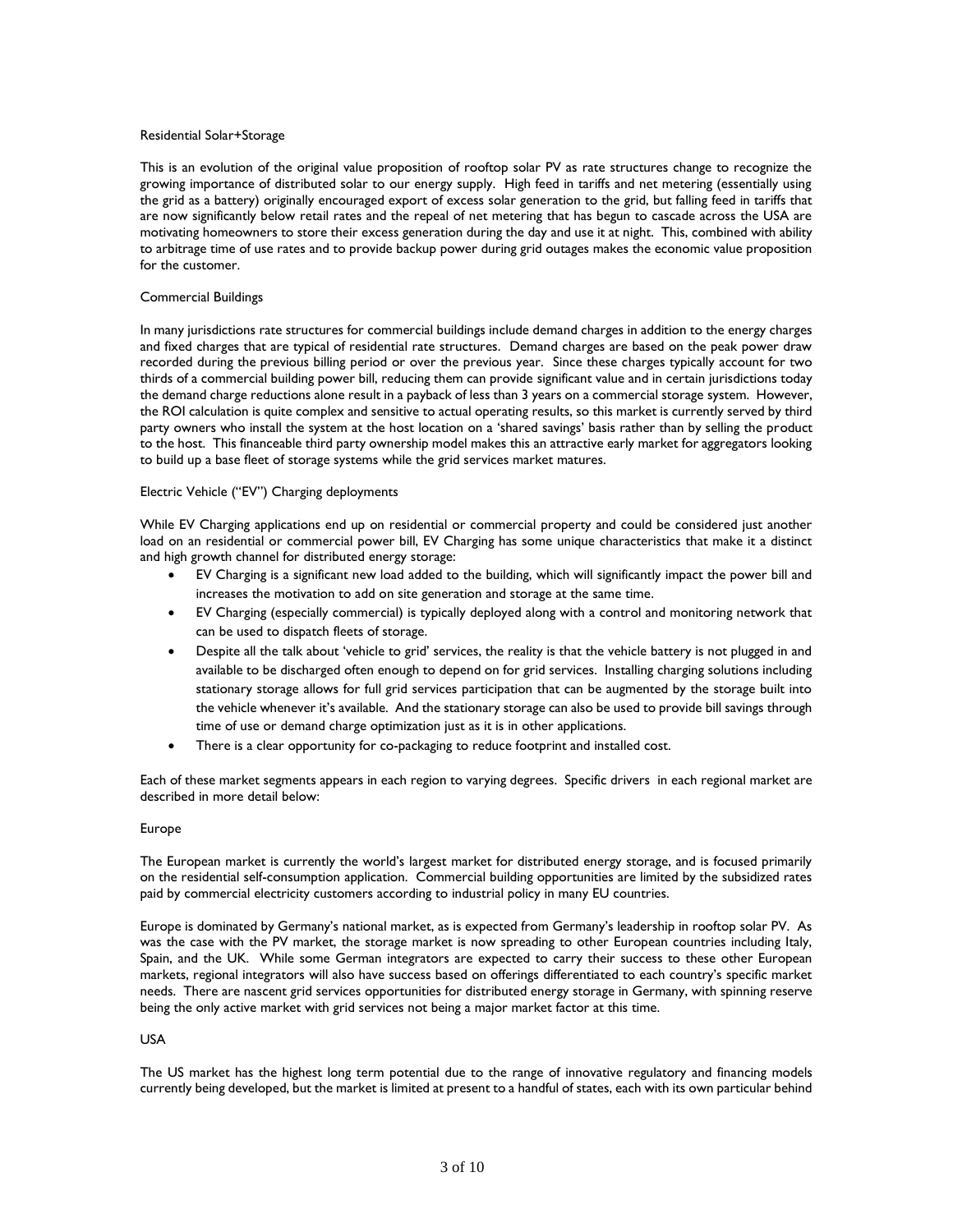the meter economic drivers. As these new regulations, rate structures, and financial products come into play, the US market is expected to rapidly expand and become the largest global opportunity for distributed energy storage.

The primary application for distributed energy storage in the USA at present is for commercial demand charge management, especially in California where demand charges have been steadily increasing over the past decade. The residential market opportunity is concentrated right now in Hawaii, where Hawaiian Electric's new Customer Grid Supply and Customer Self Supply programs incentivize energy storage through reduced export rates and non-export requirements, and among utility pilots of residential storage to provide grid services across the country. Elsewhere, residential demand is characterized by premium backup power and time of use arbitrage, and deployments are supported with state level incentives.

#### Australia

Australia is expected to be the fastest growing distributed energy storage market in 2017. While the market size is small, Australia has a combination of the self consumption drivers from Europe and regulatory innovation from the USA creating a range of attractive opportunities for distributed storage. Utilities are proactively getting involved in the business by financing and deploying customer sited systems, a PV retrofit market is developing for customers whose export compensation rates are falling to near zero, and new PV installations are expected to have a high storage attach rate.

#### **Strategy**

In order for energy storage to make an impact as quickly as possible, the industry requires standardized, certified, high volume, low cost, integrated products. However, global market requirements are varied, hampering efforts at producing a standardized product. Eguana has determined that the best approximation to a globally standardized product is an AC Battery: a pre-integrated battery and power control system with flexible storage capacity that is completed through an open standards interface with a customer defined EMS to create an energy storage system that meets the operating requirements of a given market. We deliver this integrated battery + power controls solution in a standard or customized enclosure that meets the installation requirements of the market and is fully certified as an energy storage appliance to safety and grid interconnection standards.. By standardizing the electronics and controls integration we achieve high volume production sooner and can invest in platform cost reductions that benefit all markets, all while enabling customized controls and enclosures to meet individual market requirements.

# **MANAGEMENT DISCUSSION OF SECOND QUARTER RESULTS**

#### **Operations**

Third quarter revenue increased to \$284,980 from \$176,272 in the second quarter however our order backlog has been decreased by 16.6% to \$398,580. The primary driver for the new order reduction was a result of regulatory permitting delays within the Hawaiian utility for all grid tied energy storage devices. Our view is the permitting process was in limbo pending the conclusion of the NextERA/Hawaiian Electric merger hearings. Our expectation is for approvals to begin in the coming weeks at which point orders will increase.

Gross margins from product sales remained positive for the third quarter at 7.2%. Margins were adjusted for \$13,352 in inventory that was consumed in the quarter after being impaired at year end. The adjusted gross margin of 2.5% was achieved on low volume AC Battery prototype and demonstration sales as we continue to build our customer base and channels in the US and Australian markets. Our expectation is to see a steady increase in positive gross margins as volume discounts are realized in the supply chain. Operating costs for nine months ending June 30, 2016 were \$2,941,806, down slightly from the same time period of the prior year of \$3,096,366. Our Operating numbers continue to support our business model which has been designed to hold our operating cost flat year over year.

- Operating costs were \$114,725, down 11.1% from \$129,020 in Q3 2015. Included in this amount are salaries and benefits of employees working in operations, direct costs incurred to support manufacturing and supply chain activities and reallocation of the former COO salary to G&A in the current fiscal year.
- Product development costs in Q3 2016 remained relatively consistent with Q3 2015 at \$153,145. Included in product development costs are the costs associated with the product development process, market analysis in support of new product definition, salaries and benefits of our engineering group, and a portion of our CTO's compensation.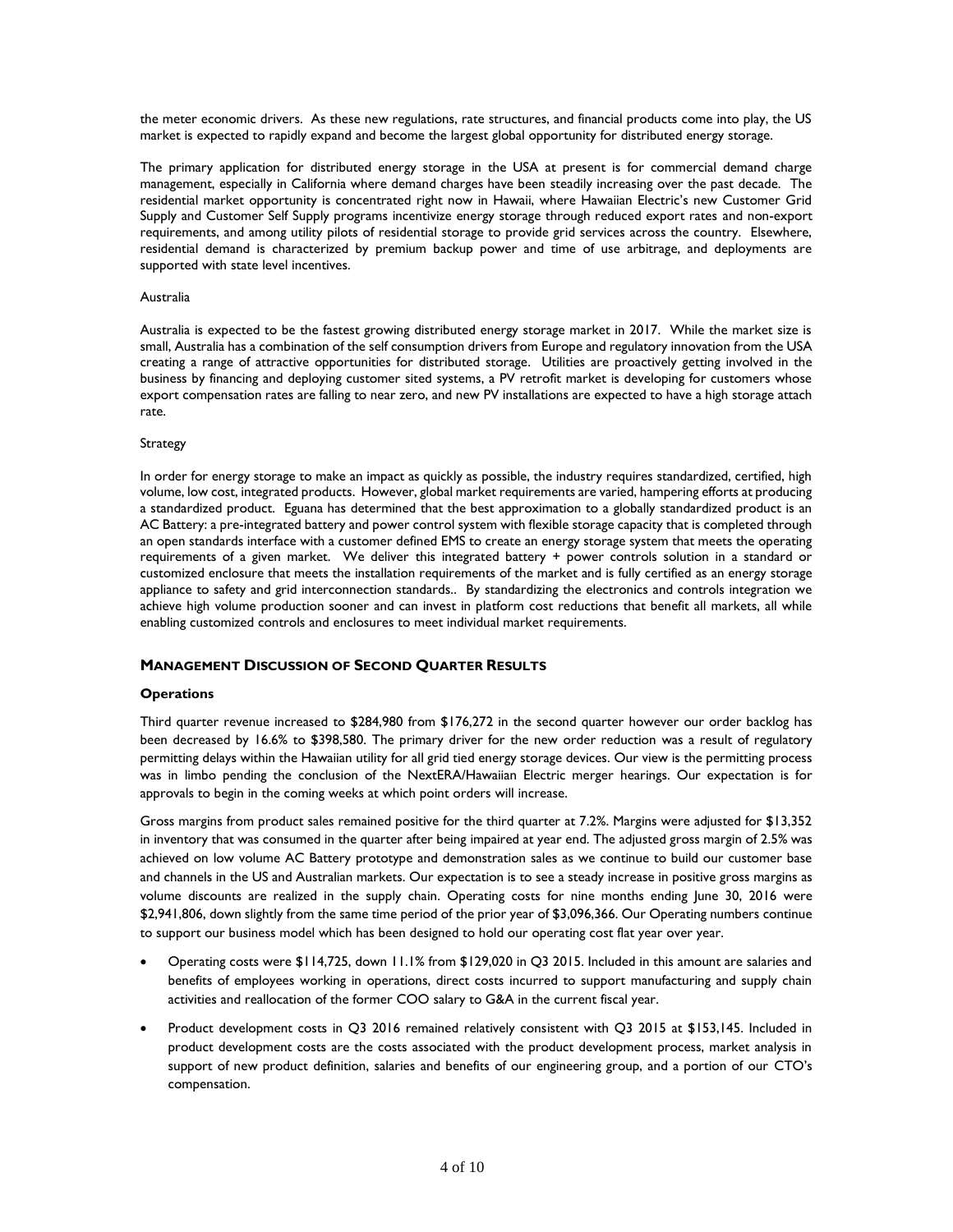- Our investment in selling and marketing in Q3 2016 was \$183,525 which is down from the prior quarter of \$208,090 and down from \$210,239 the same quarter in the prior year. Although in FY 2016 the company started business development activities in the United States and Japan along with Europe and have increased resources for execution, less has been spent on tradeshows and sponsorship. Included in these costs are salaries and benefits of personnel employed in marketing and customer account relationships, travel, costs of trade shows and a portion of our CTO's salary.
- Third quarter G&A decreased 11.5% to \$632,196 from \$714,713 in Q3 2015. G&A was down notwithstanding the Company incurring advisory costs (paid in shares - \$224,559) and other share-based payments of \$30,351. G&A expense consists primarily of salaries (including the value of stock options for all employees), employee benefits and overhead expenses that are not otherwise allocated to the above noted categories, including corporate maintenance charges, occupancy, all professional fees, investor relations fees and travel costs.

## **Outlook and Priorities**

Strategically in 2016 we chose to expand our customer and channel coverage in each major market. Year to date we remain on track with our 2016 objectives measured by design wins, demonstration orders, and installations. We are continuing to focus our resources on US market expansion, European volume recovery, and business development in Asia and Australia.

### *United States*

#### **Residential**

Our focus continues to be execution within the Hawaii and California markets. Although the economic drivers remain very strong in Hawaii, and the new customer grid supply 25MW maximum solar installation cap is nearing its end, the utility has yet to approve permits for storage system interconnection. Our assumption is that utility delays were a result of the pending decision on the NextERA purchase of the Hawaiian Electric Company which came to conclusion July 18, 2016. Our expectation is the permitting process will now begin with installations imminent thereafter. The Company will continue to support our partner E-Gear LLC as orders are expected to ramp with additional Hawaiian solar installers along with their expansion into the California market. The flexibility of our supply chain put the Company in position to slow down supply chain activities through the quarter as a result of the Utility permitting issue and reduction in orders however the net result will be a delayin the Company's profitability target by year end.

#### Commercial

As the commercial behind the meter market continues to mature, we are seeing increased interest in a 15kVA/30kWh, factory assembled product for small commercial applications. Our commercial product prototypes are planned in December 2016 for lab testing with beta deployment commencing early 2017. Pilot work with current customers has already begun with the existing residential AC Battery in anticipation of our commercial AC Battery release. Several of these customers have progressed through the integration testing phase. At present we have found no products on the market that meet this defined industry gap for commercial applications

#### Europe

Our focus remains on successful launches with our German automotive partner and our Spanish integration partner Ampere Energy along with integrating into the product development cycles of other leading players in the European market.

Initial prototypes have passed all functional acceptance testing with our automotive partner and product launch dates and marketing strategy has been confirmed with the company. The product is set to enter advanced field testing next month with volume orders expected this fall.

The Company has also completed integration with the Ampere Sphere with general availability targeted for January 2017.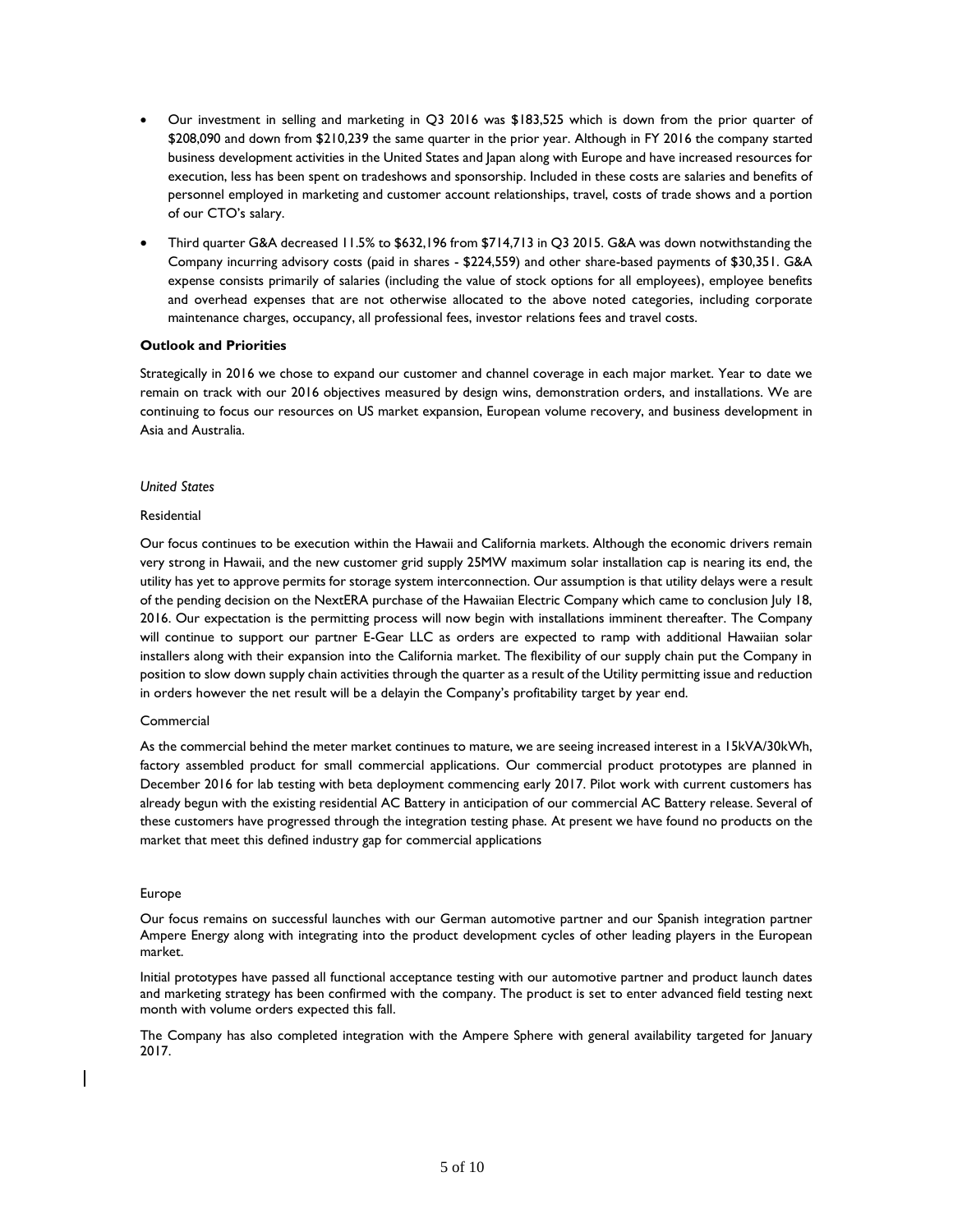## Australia

The reception to the AC Battery product in Australia has been very strong and we are quickly building distribution channels supported by our marketing partnership with Itochu. The combination of requirements typical of both the US and EU markets makes our global platform particularly valuable, and localized EMS provision is also proving desirable.

Our focus in Australia is to ensure a smooth launch with Itochu whereby we can establish our support capabilities while we further evaluate the market structure and additional opportunities.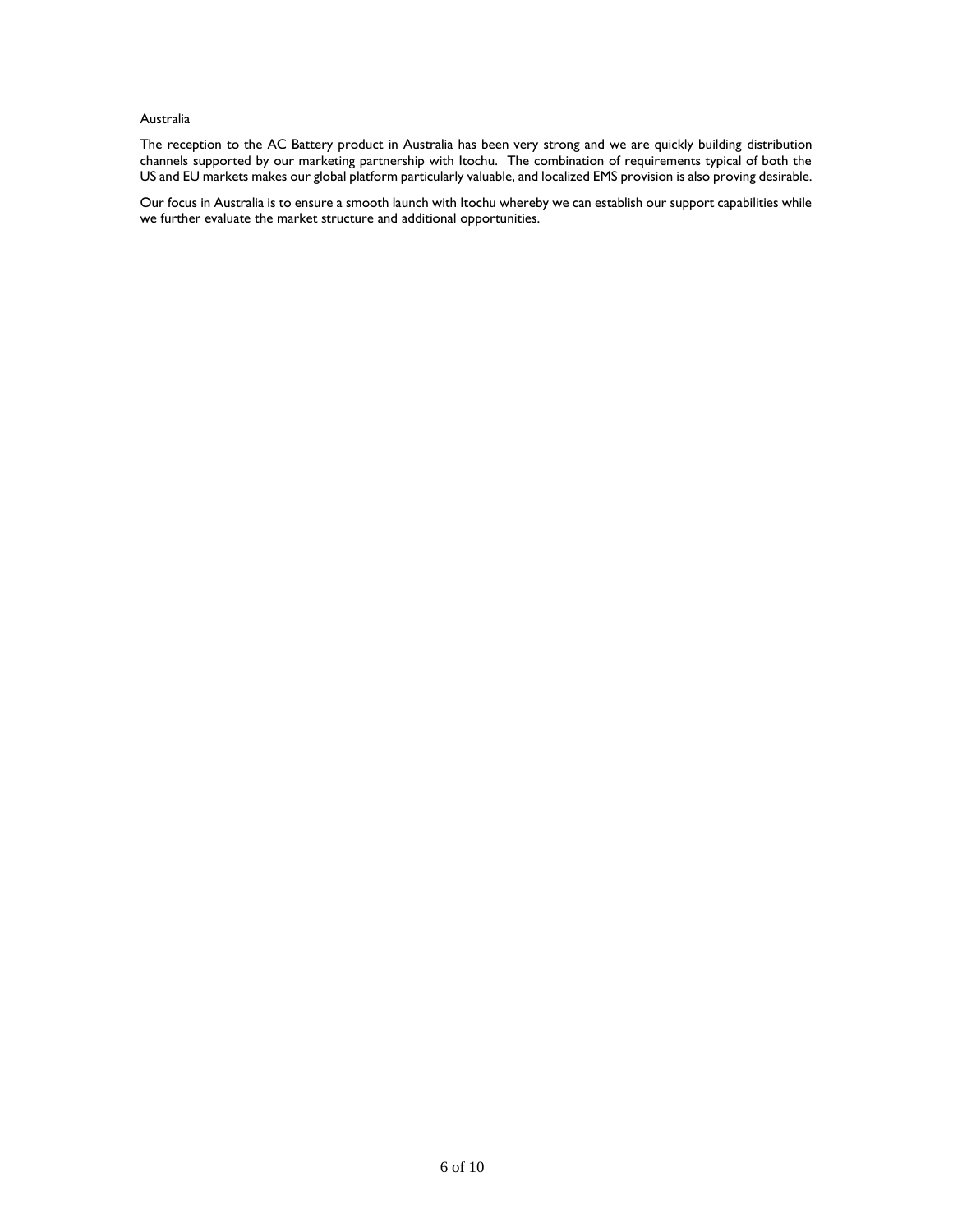# **MANAGEMENT DISCUSSION OF FINANCIAL RESULTS**

*Summary of Significant Accounting Policy Choices* 

Our significant accounting policies are disclosed in note 4 of the annual audited consolidated financial statements.

*Net Loss and Comprehensive Loss* 

Our net loss for the quarter ended June 30, 2016 was \$1,195,551, a decrease of \$181,420 from the same quarter ended June 30, 2015.

Excluding non-cash items, cash flow used in operations for the quarter ended June 30, 2016 was \$838,364. Non-cash items affecting the Net Loss were for the 3 months ended:

|                                                    | <b>June 30,</b> | March 31,   | June 30,    |
|----------------------------------------------------|-----------------|-------------|-------------|
|                                                    | 2016            | 2016        | 2015        |
|                                                    |                 |             | \$          |
| <b>Operating activities</b>                        |                 |             |             |
| Net loss                                           | (1, 195, 551)   | (1,321,482) | (1,376,971) |
| Amortization of capital assets                     | 32,917          | 24,412      | 21,881      |
| Amortization of deferred lease inducement          | (3,900)         | (3,900)     | (3,900)     |
| Inventory (write up) write down                    | (13, 352)       | (30, 271)   |             |
| Share-based payments                               | 30,351          |             | 21,118      |
| Warranty provision                                 | (967)           | 2,348       | 12,000      |
| Finance costs                                      | 134,182         | 432,001     | 52,265      |
| (Gain) loss on debentures and embedded derivatives |                 |             | (139, 446)  |
| Investor relation expense                          | 16,414          | 25,657      |             |
| Unrealized foreign exchange loss (gain)            | (442)           | (8,270)     | 5,266       |
|                                                    | (1,000,348)     | (879, 505)  | (1,407,787) |
| Net change in non-cash working capital             | 161,984         | 167,487     | 566,084     |
| Cash flow used in operating activities             | (838, 364)      | (712, 018)  | (841,703)   |

#### *Sales and Gross Margin*

Total revenue from product sales and services decreased to \$284,980 in Q3 fiscal 2016 from \$1,552,853 in Q3 fiscal 2015. This decrease was primarily due to the loss of a major customer in Q4 2015.

Gross margins in Q3 2016 were \$20,643 and reflected a net write-up of inventory of \$13,352 in the quarter. Q3 2016 gross margin represents a significant improvement from the loss of \$251,954 in the same quarter in 2015, which was negatively impacted by a non-reoccurring retrofit cost related to products shipped in FY 2014.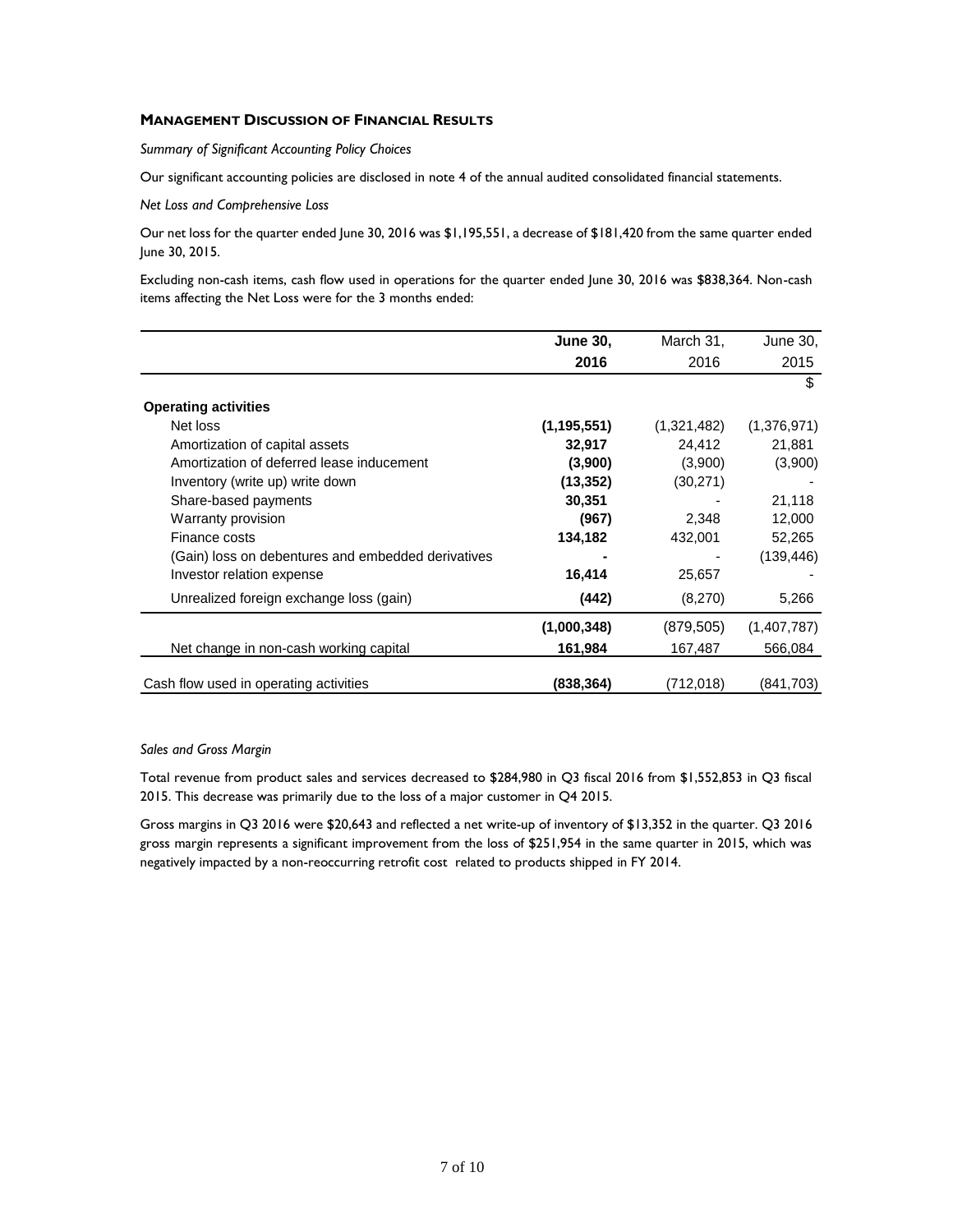# *Summary of Quarterly Results*

|                                             | 2016                               |                                  | 2015                             |                                    |                                    |                                    | 2014                                 |                                  |
|---------------------------------------------|------------------------------------|----------------------------------|----------------------------------|------------------------------------|------------------------------------|------------------------------------|--------------------------------------|----------------------------------|
|                                             | June 30                            | March 31                         | Dec 31                           | Sept 30                            | June 30                            | March 31                           | Dec 31                               | Sept 30                          |
| <b>Sales</b><br>Net (loss)<br>Per share (1) | 284,980<br>(1, 195, 551)<br>(0.01) | 176,272<br>(1,321,482)<br>(0.01) | 228,376<br>(1,198,652)<br>(0.01) | 1,367,075<br>(4,587,408)<br>(0.05) | 1,552,853<br>(1,376,971)<br>(0.02) | 1,545,575<br>(1,328,286)<br>(0.02) | 1,541,505<br>(1, 496, 142)<br>(0.03) | 921,639<br>(3,070,391)<br>(0.06) |

(1) Basic and diluted

# *Liquidity and Capital Resources*

Liquidity, as measured by working capital, at the end of the quarter was \$1,522,017. The company recognized a cash flow deficiency from operations for the nine-month period ended June 30, 2016 of \$2,759,430.

The Company is currently in a dispute with a prior customer as a result of the cancellation of a supply contract. A claim has been prepared to recover 1,479,332 Euros (\$2,128,167 CAD) for unpaid invoices and interest, along with the option to claim an additional 903,584 Euros (\$1,299,353 CAD) for European inventories purchased to fulfil this contract. Litigation is inherently uncertain and while our legal counsel advises that we have a strong case, we are carrying the receivable on our books at near zero. However, a favourable outcome in the dispute would increase the current assets of the Company.

In return, the above noted prior customer has made warranty claims against the Company related to our first generation, 3-phase Comfort series product. We believe that this claim is without merit and that any failures are tied directly to a fundamental system failure in the design for which the customer was solely responsible. These failures were well documented and pointed out to the customer at that time, and the Company advised not to ship the systems without rectification of the system design flaws. The system issues noted were corrected in the customer's new generation product line, which utilizes the identical Eguana Bi-Direx product. There are no outstanding power controls claims with respect to the second-generation product. Legal counsel advises the Company that the customer's decision to ship the product, in spite of our warnings, voids any warranty claim.

In addition, the Company's former contract manufacturer submitted a claim in an Alberta court against Eguana for 1,534,000 Euros (\$2,206,000 CAD) related to the cancellation of the above noted supply contract. The Company is disputing 799,000 Euros (\$1,149,000 CAD) of the amount the contract manufacturer. The Company has recorded the undisputed amount and has filed a counter claim against the contract manufacturer. A successful defence of the claim submitted by the former contract manufacturer would not have an impact on the Company's liquidity.

# *Related Party Transactions*

The Company had the following related party transaction:

|                                  | Three months ended |                          | Nine months ended |         |
|----------------------------------|--------------------|--------------------------|-------------------|---------|
|                                  | 2016               | 2015                     | 2016              | 2015    |
|                                  | \$                 | \$                       | \$                | S       |
| General and administrative       | 54,000             | 90,893                   | 162,000           | 307,513 |
| Product research and development | 11,591             | $\overline{\phantom{a}}$ | 81,137            |         |
| Selling and Marketing            | 27,046             |                          | 34,773            |         |
| <b>Operations</b>                | 8,500              | 50,884                   | 32,500            | 177,473 |
| Total                            | 101,137            | 141,777                  | 310,410           | 484,986 |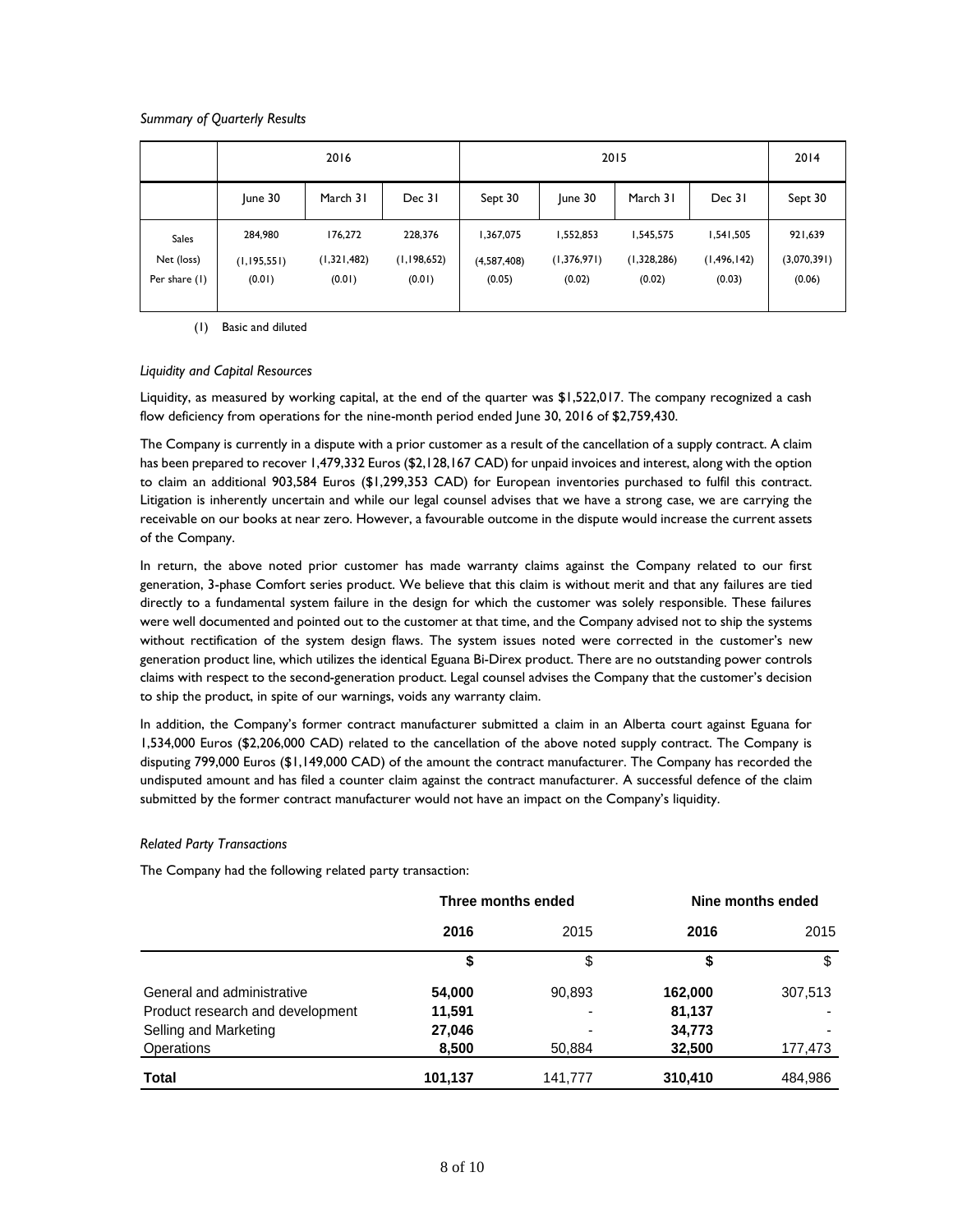Included in accounts payable and accrued liabilities is \$292,428 (September 30, 2015 - \$235,998) due to directors and members of key management personnel.

During the quarter, the Company paid \$42,372 to a Director as part of a settlement agreement and incurred \$31,473 of accretion as the obligation matures.

On December 21, 2014, in advance of the second anniversary of the issuance of the Company's Series II debentures issued on August 7, 2013, a subsidiary of the Company acquired \$240,000 principal amount of the Series II debentures of the Company that were owned by Justin Holland, Michael Carten and Robert Penner for face value. In addition, on December 21, 2014, \$42,167 of the remaining principal amount of the Series I debentures issued on June 29, 2012 that were issued to Justin Holland were acquired by a subsidiary of the Company.

At the time of the acquisition, Justin Holland was Chief Operating Officer of the Company, Michael Carten was President, Chief Executive Officer and a director of the Company and Robert Penner was a director of the Company. Pursuant to the acquisition of the Series I and Series II debentures by the Company:

- Justin Holland transferred \$102,167 principal amount of debentures to a subsidiary of the Company for aggregate proceeds of \$102,167. The principal amount transferred to the subsidiary of the Company was comprised of: (i) \$60,000 principal amount of Series II debentures issued to Mr. Holland on August 7, 2013 for an aggregate purchase price of \$52,500; and (ii) \$42,167 remaining principal amount of Series I debentures issued on June 29, 2012 for an aggregate purchase price of \$40,250;
- Michael Carten transferred \$120,000 principal amount of debentures to a subsidiary of the Company for aggregate proceeds of \$120,000. The principal amount transferred to the subsidiary of the Company was comprised of \$120,000 principal amount of Series II debentures issued to Mr. Carten on August 7, 2013 for an aggregate purchase price of \$105,000; and
- Robert Penner transferred \$60,000 principal amount of debentures to a subsidiary of the Company for aggregate proceeds of \$60,000. The principal amount transferred to the subsidiary of the Company was comprised of \$60,000 principal amount of Series II debentures issued to Mr. Penner on August 7, 2013 for an aggregate purchase price of \$52,500.

During the course of the Company's December 2014 private placement, a key subscriber imposed a closing condition on the Company requiring that the Company meet a minimum subscription amount prior to the closing of the offering. After a review of the financial position of the Company, management and the board of directors agreed, through the Company's wholly-owned subsidiary, to acquire the debentures from Messrs. Holland, Carten and Penner. Prior to the purchase of the debentures, the individuals provided a verbal non-binding confirmation to the Company that they proposed to utilize the proceeds from the disposition of their debentures to participate in the Company's December 2014 private placement. The Company acquired the debentures from Messrs. Holland, Carten and Penner and did not make an offer to acquire all of the Series II debentures of the Company that were outstanding because: (i) Messrs. Holland, Carten and Penner approached the Company with the offer to sell their Series II debentures at face value; (ii) the Company needed to complete the acquisition of the debentures in an expedited manner; and (iii) after considering the value of the Series II debentures, management of the Company believed that the other holders of the debentures would be unwilling to sell such debentures at face value.

# *Disclosure of Outstanding Share Data*

As at August 24, 2016 200,588,283 common shares are outstanding. In addition, common share purchase warrants, representing the right to acquire 19,285,772 common shares at an average exercise price of \$0.28 per share. The Company has employee stock options outstanding entitling the holders thereof to acquire up to 6,649,583 common shares of which options to acquire common shares, up to 3,129,167 had vested. The weighted average exercise price of the vested options is \$0.27 per share.

# *Financing Costs*

Financing costs were in Q3 2016 were \$134,182, up from \$52,265 in the same quarter of the prior year. In Q3 2015 the Company recognized a gain of \$87,796 due to the change in fair value of the government grant, which accounted for the majority of the difference.